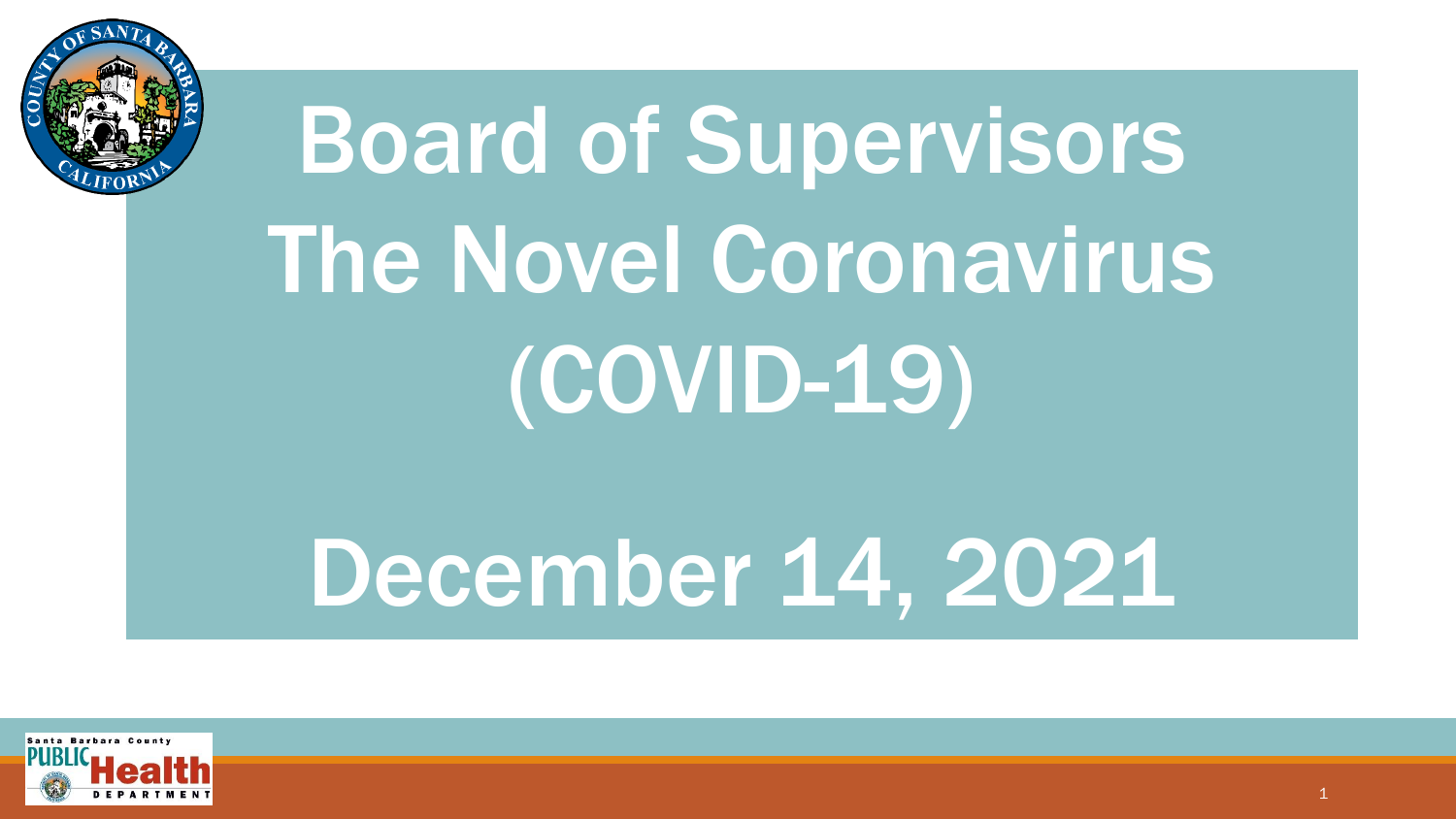## Briefing Topics

- ➢Current rates
- ➢Vaccination & booster data
- ➢CDPH guidance
- ➢Omicron variant

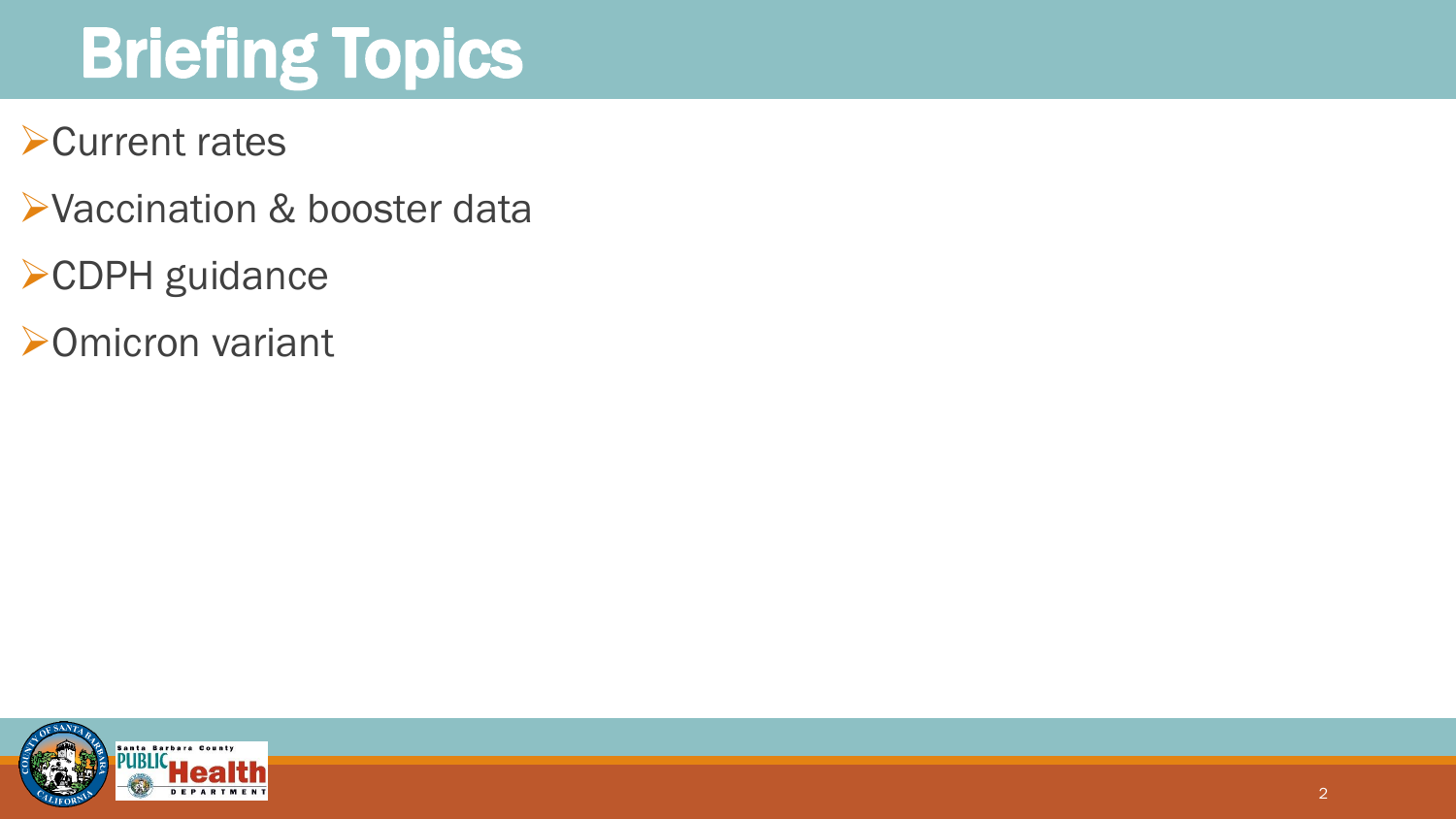#### Santa Barbara County By the Numbers

|                                           | December 13, 2021<br><b>Updated M-F except holidays</b> |  |
|-------------------------------------------|---------------------------------------------------------|--|
| <b>New Cases 21</b>                       | <b>New Deaths 0</b>                                     |  |
| $\downarrow$ -71% from 2 week avg of 73   | $\downarrow$ -100% from 2 week avg of 1                 |  |
| <b>Active Cases 416</b>                   | <b>Hospitalized 39</b>                                  |  |
| 1 6% from 2 week avg of 391               | 11% from 2 week avg of 35                               |  |
| <b>Total Cases</b>                        | <b>Total Deaths</b>                                     |  |
| 46,655                                    | 554                                                     |  |
| Case Rate per 100k as of December 9, 2021 | Test Positivity as of December 9, 2021<br>3.5%          |  |

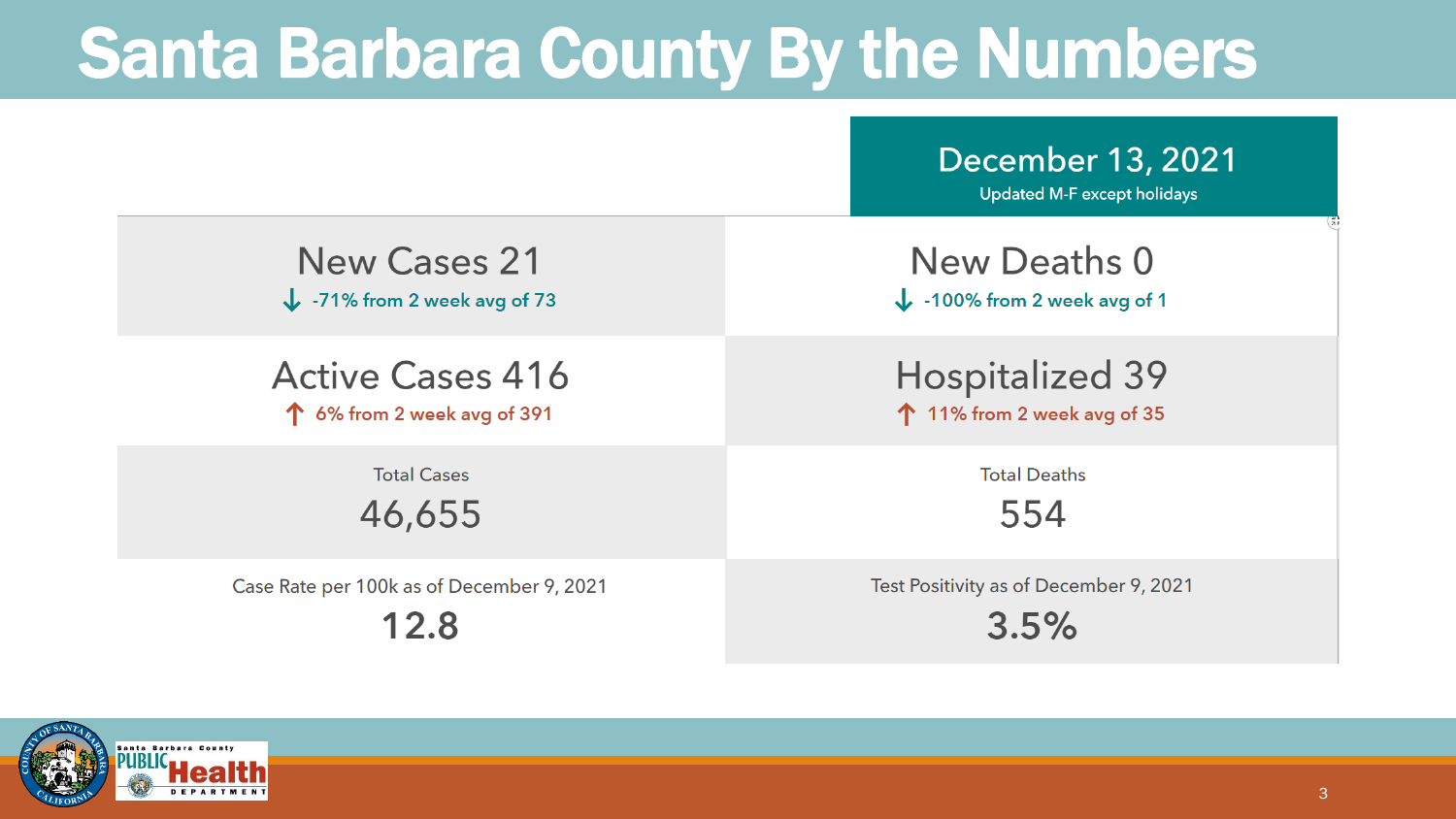#### Case Rates by Vaccination Status

Daily Case Rate of Unvaccinated vs Vaccinated in Santa Barbara County



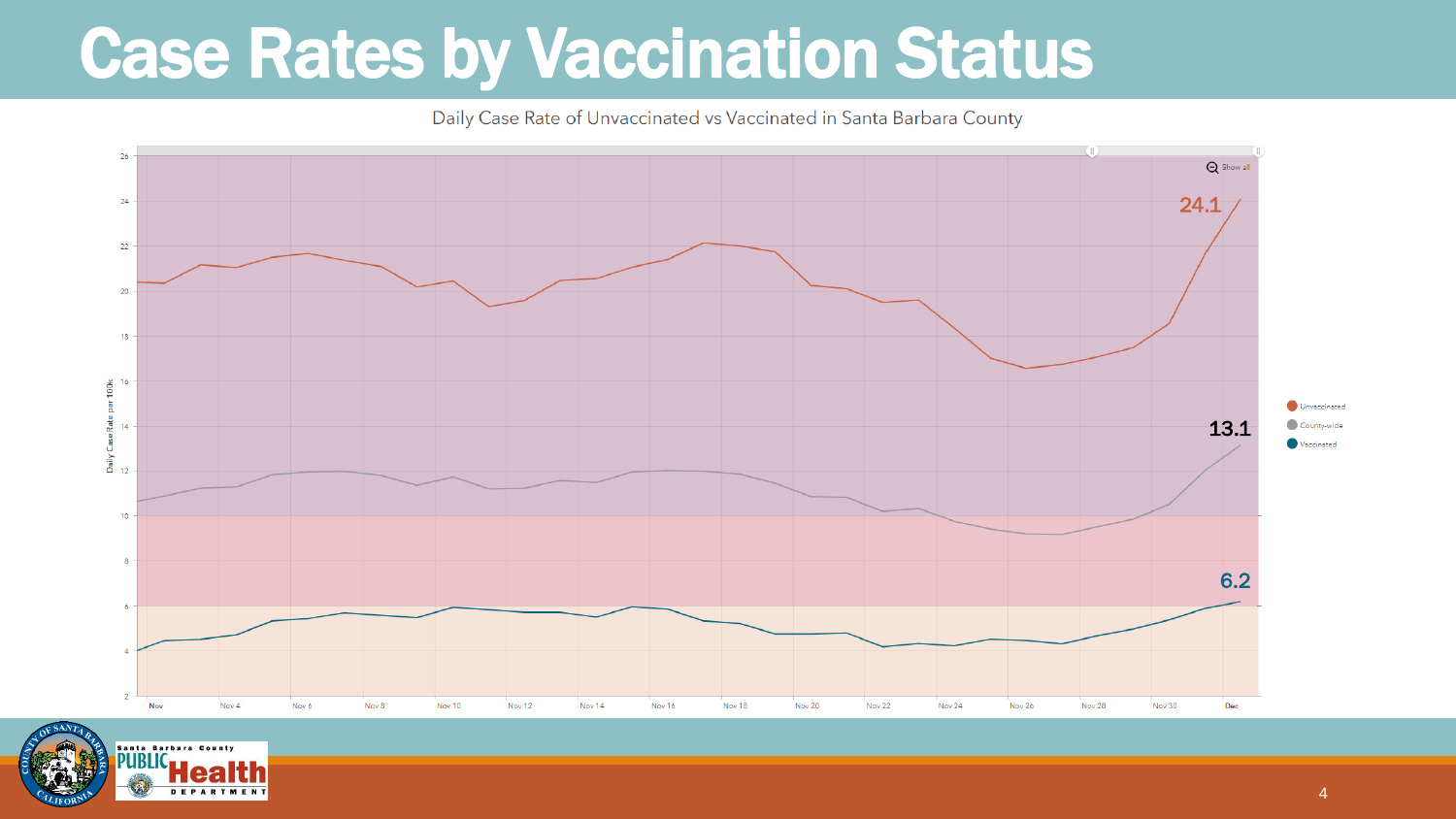#### **Hospitalization**

#### Adult COVID-19 Patients Hospitalized



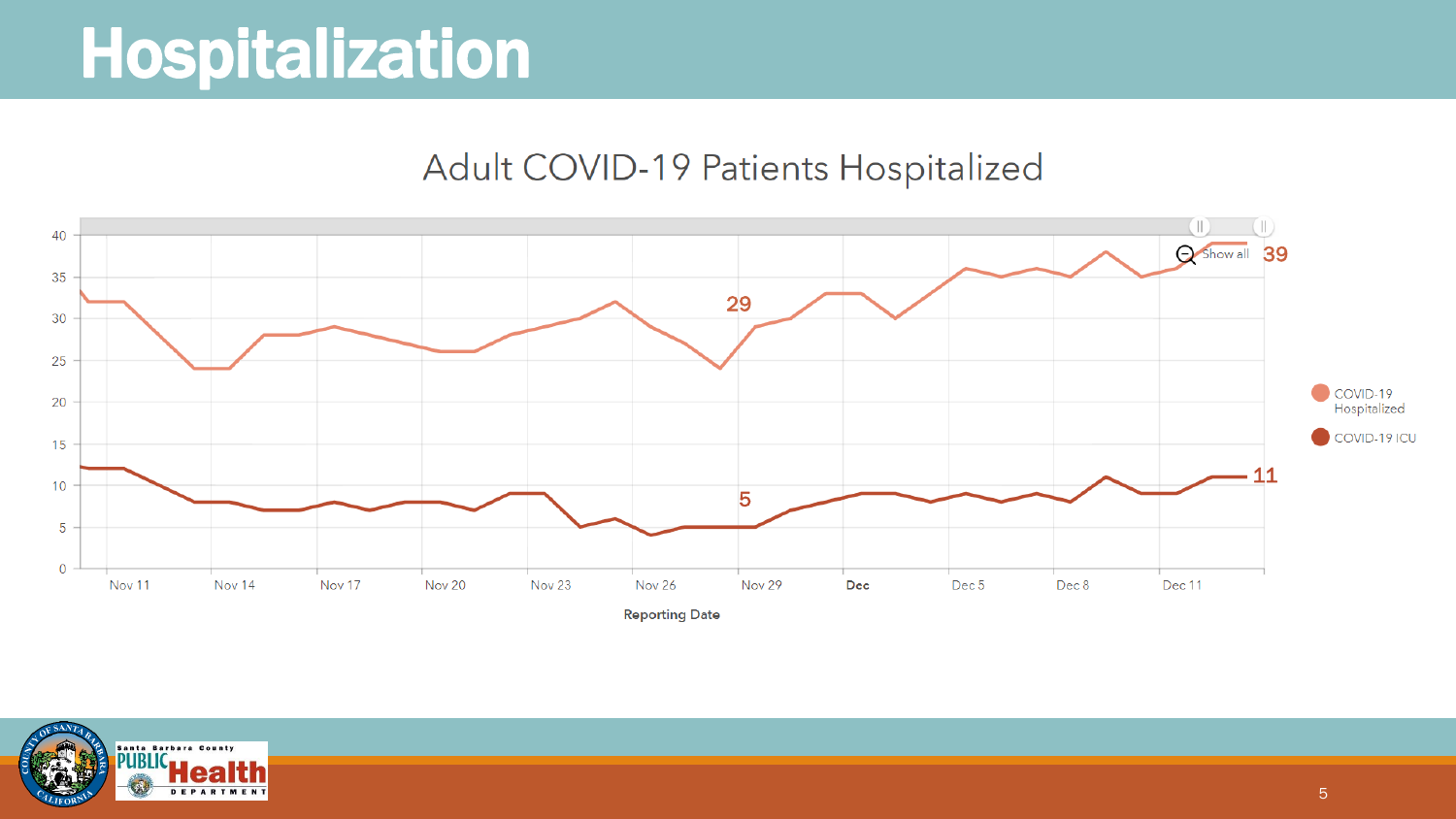### CDC Level of Community Transmission

| <b>Community Transmission Levels</b>                            | Low<br><b>Transmission</b> | <b>Moderate</b><br><b>Transmission</b> | <b>Substantial</b><br><b>Transmission</b> | High<br><b>Transmission</b> |
|-----------------------------------------------------------------|----------------------------|----------------------------------------|-------------------------------------------|-----------------------------|
| Total new cases per 100,000 persons in the<br>past 7 days       | $0 - 9.99$                 | 10-49.99                               | 50-99.99                                  | $\geq 100$                  |
| Percentage of NAATs that are positive during<br>the past 7 days | $0 - 4.99%$                | 5-7.99%                                | 8-9.99%                                   | $\geq 10.0\%$               |

➢Current SBC daily case rate: 12.8/100,000

• or 89.6/100,000 for 7 days

➢SBC has substantial transmission per CDC standards

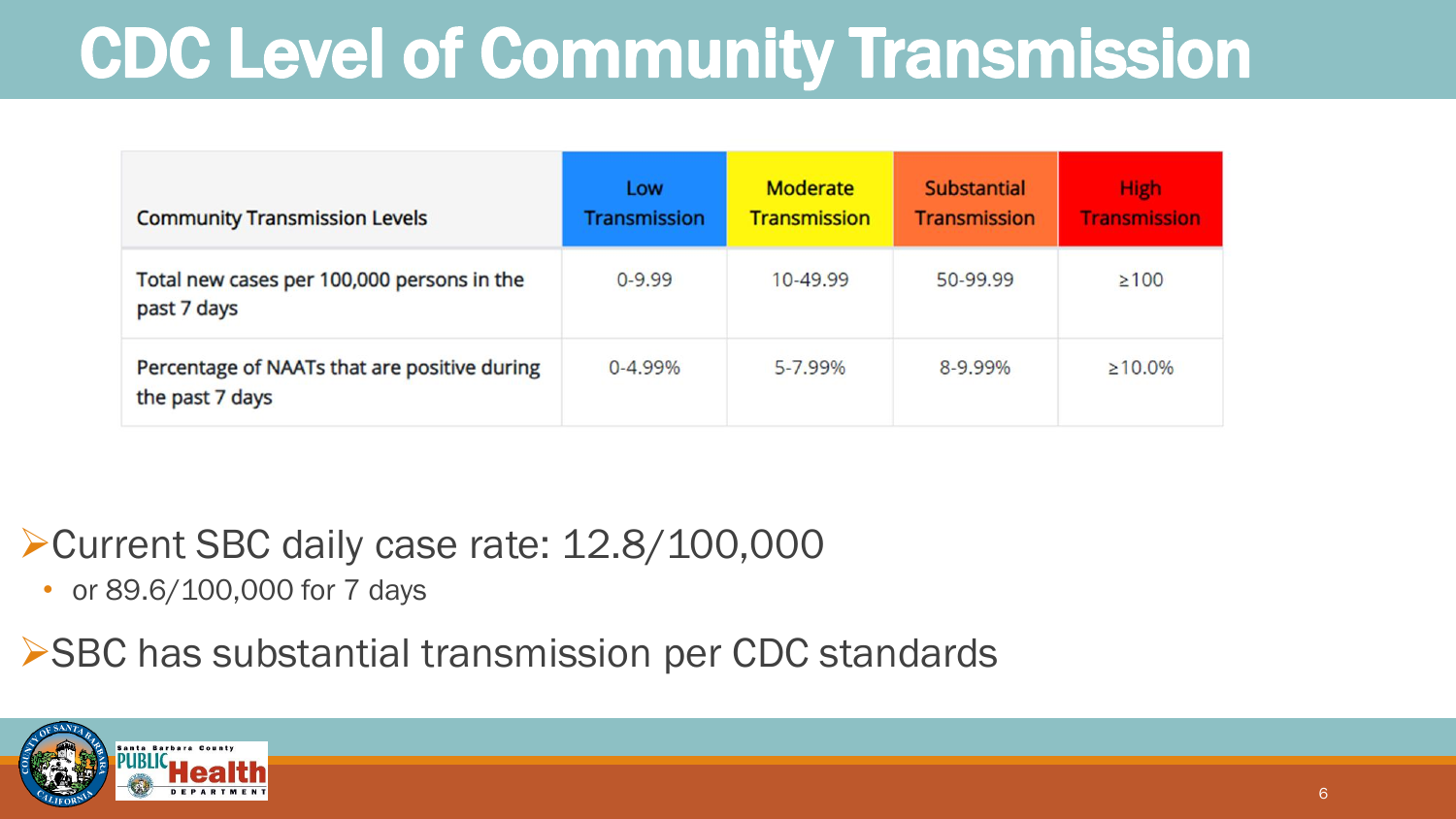## Vaccination Data

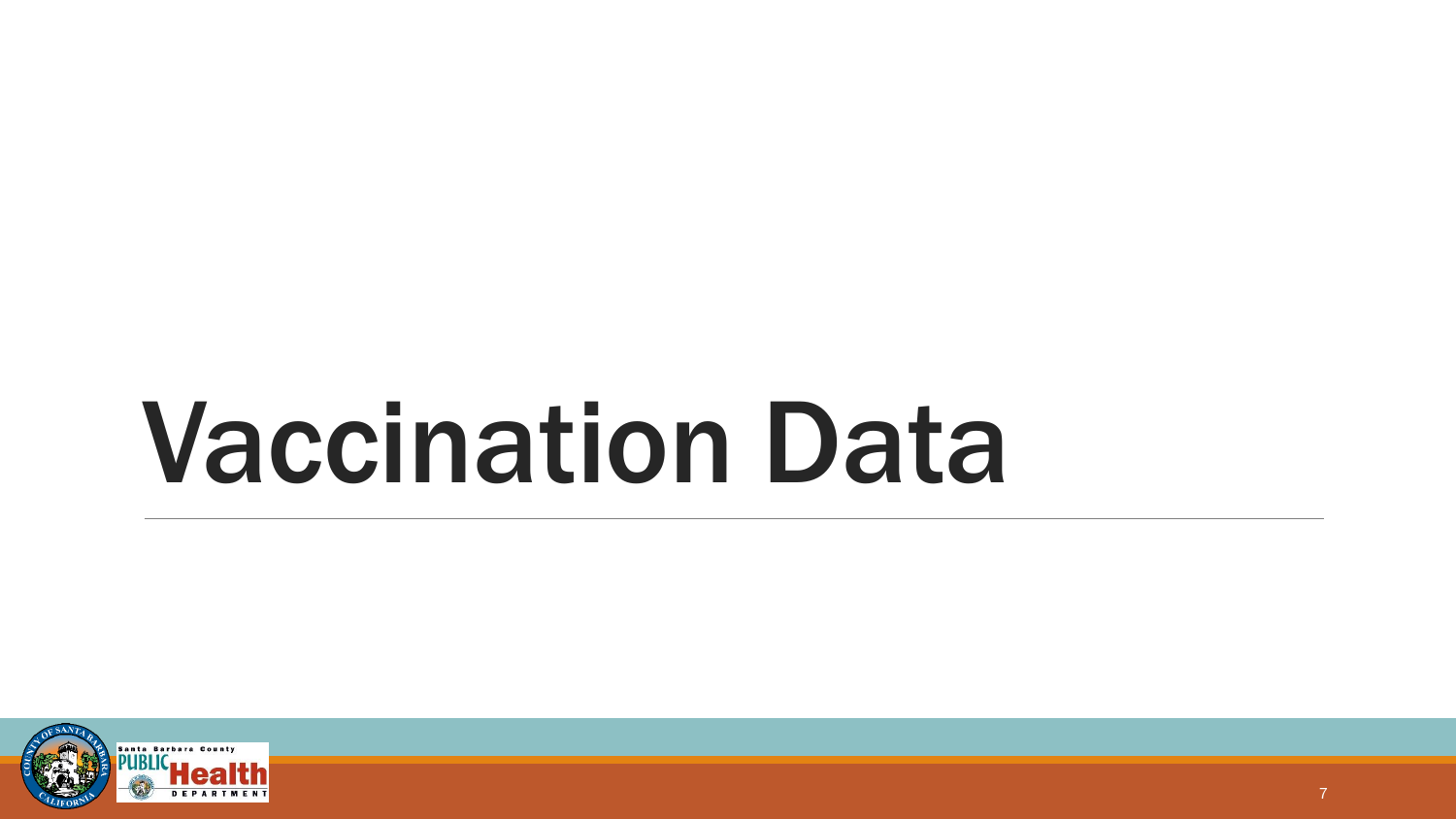#### SBC Vaccination Rates

% of SB County **Fully Vaccinated** 63.8%

#### % of Eligible Fully Vaccinated 67.8%

County residents 5+ years old

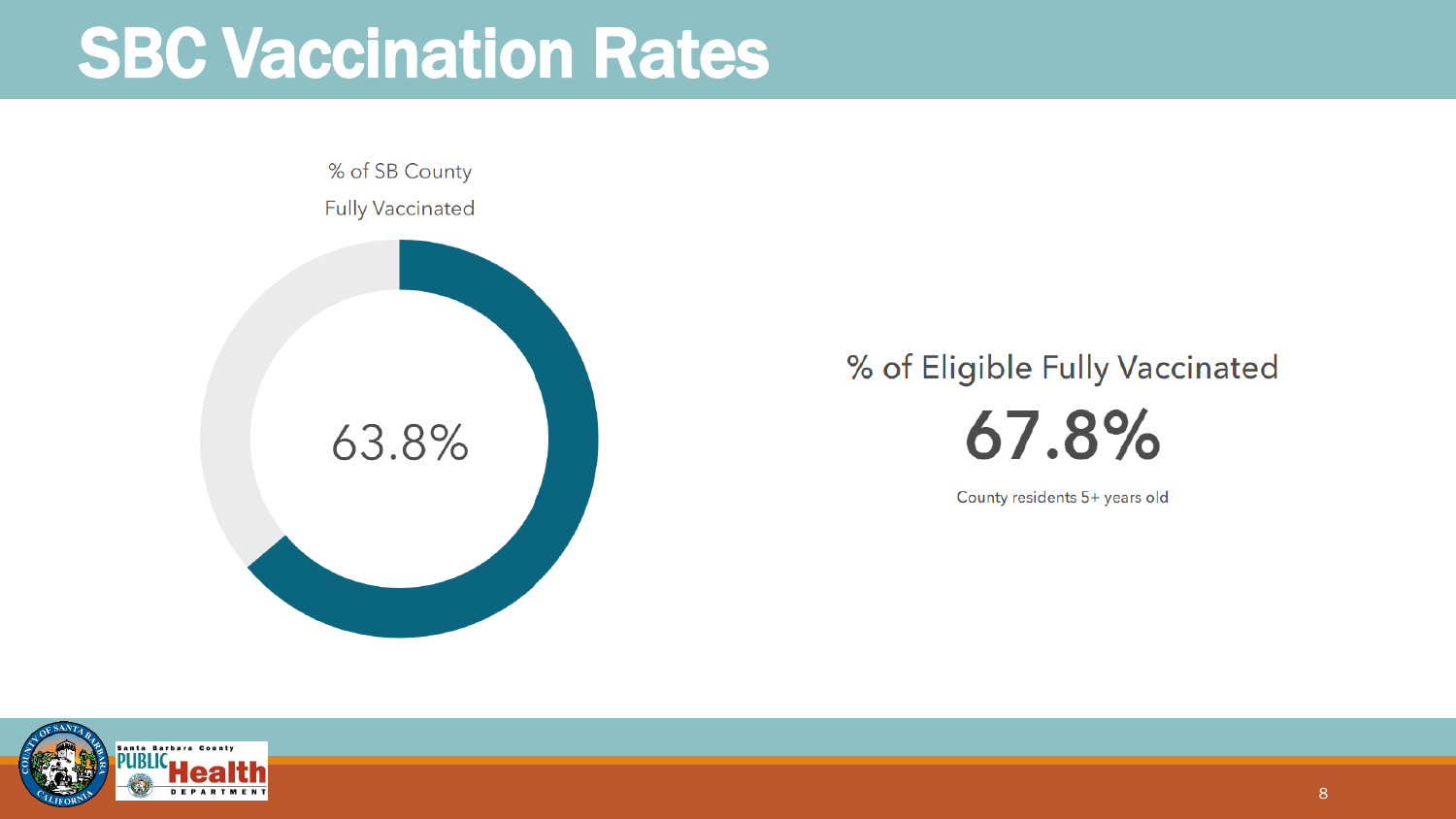### Vaccination Rates Among 5-11 Years Old



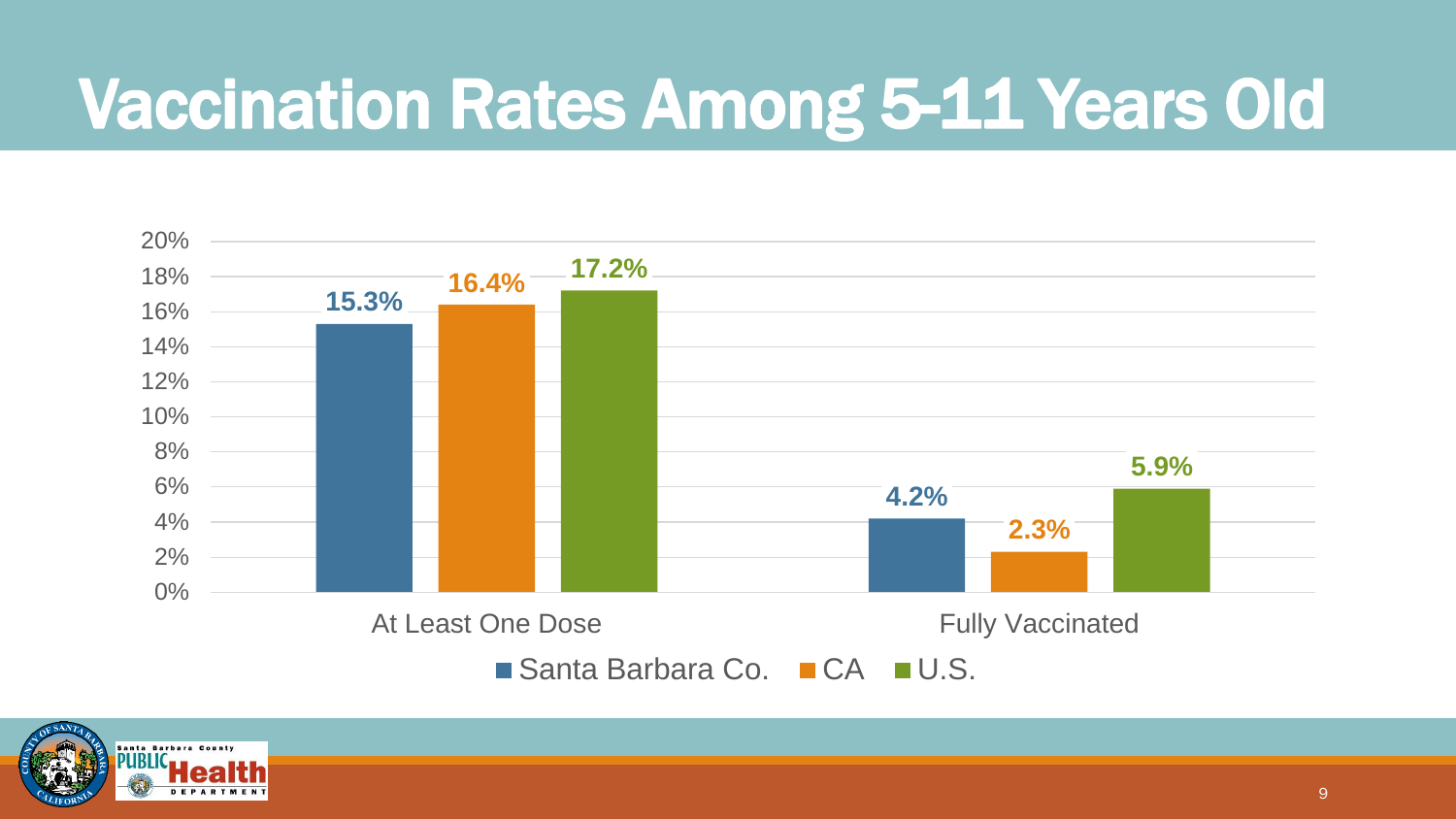### Vaccination Rates Among 5-11 Years Old



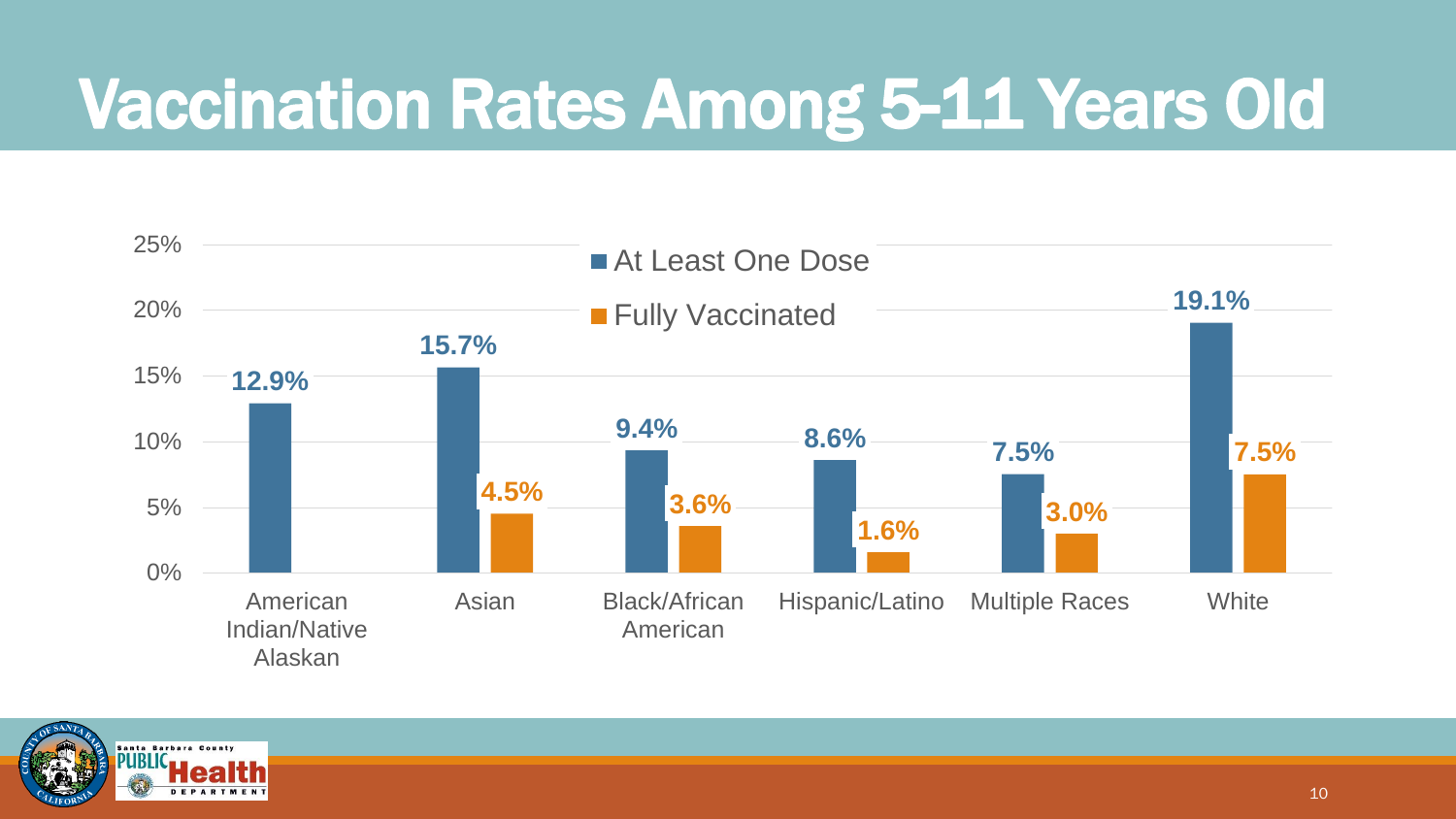### Vaccination Rates Among 5-11 Years Old



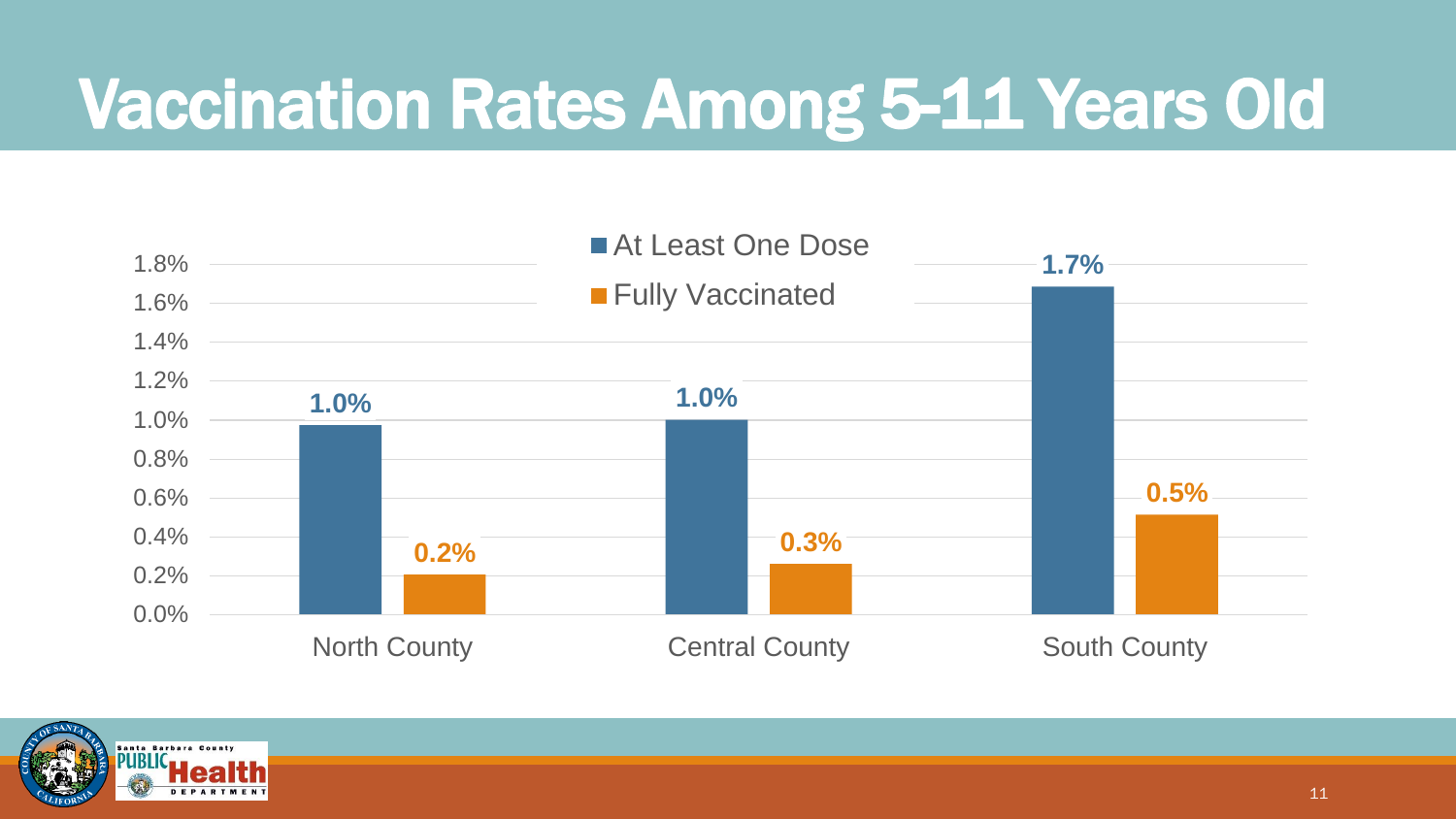### Boosters Among Fully Vaccinated



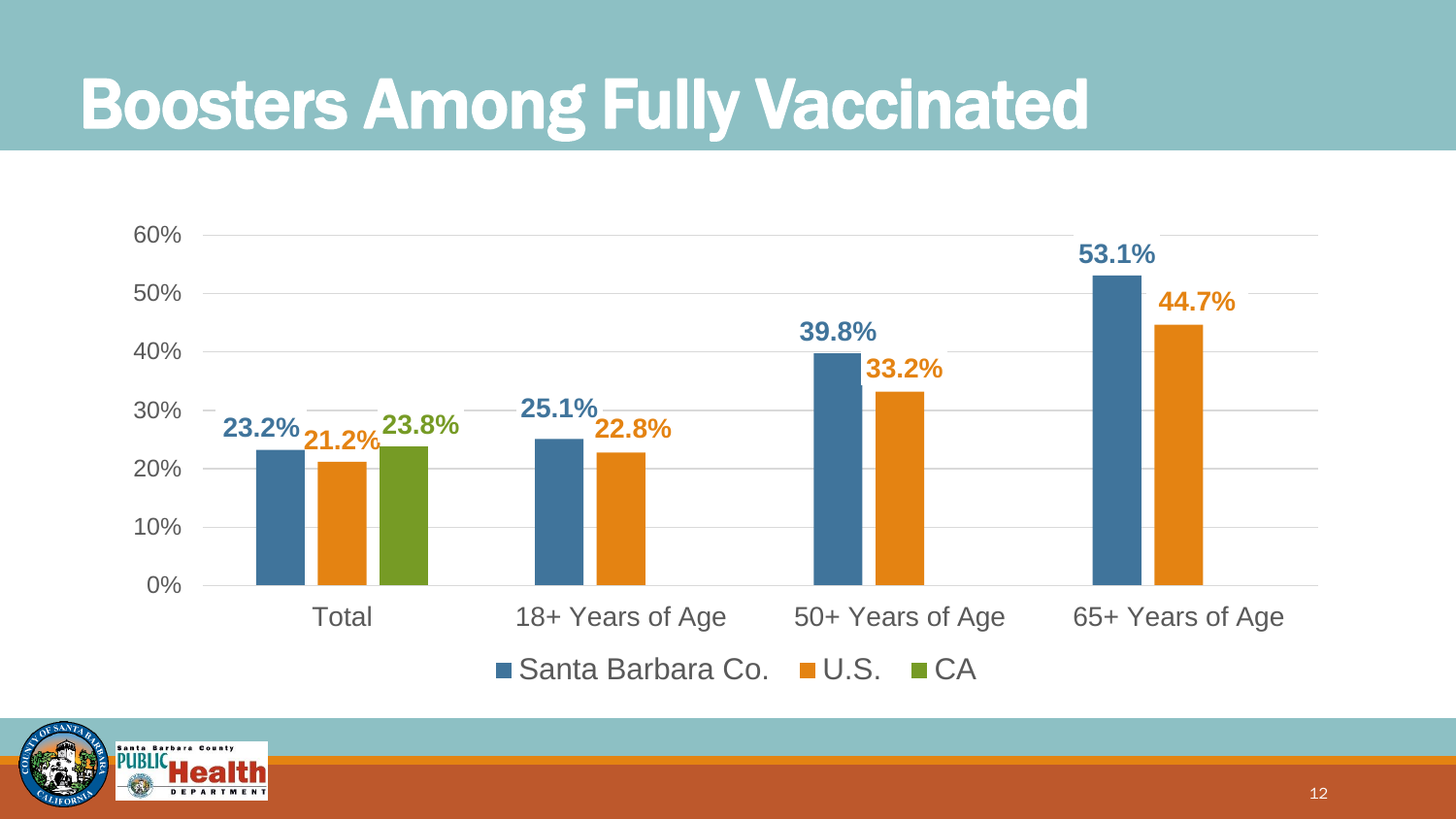#### Percent Boosters Among Fully Vaccinated



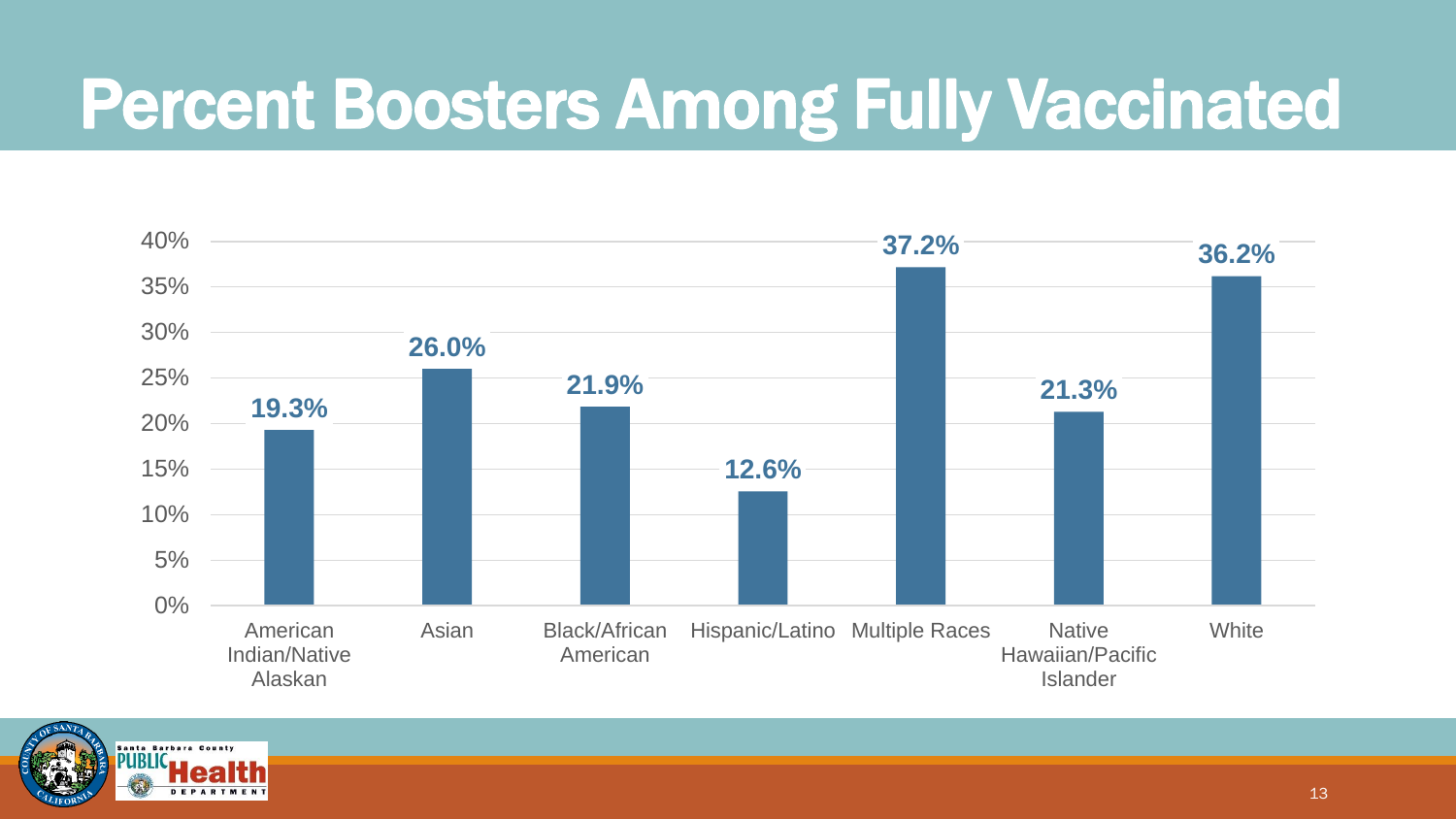#### Percent Boosters of Fully Vaccinated



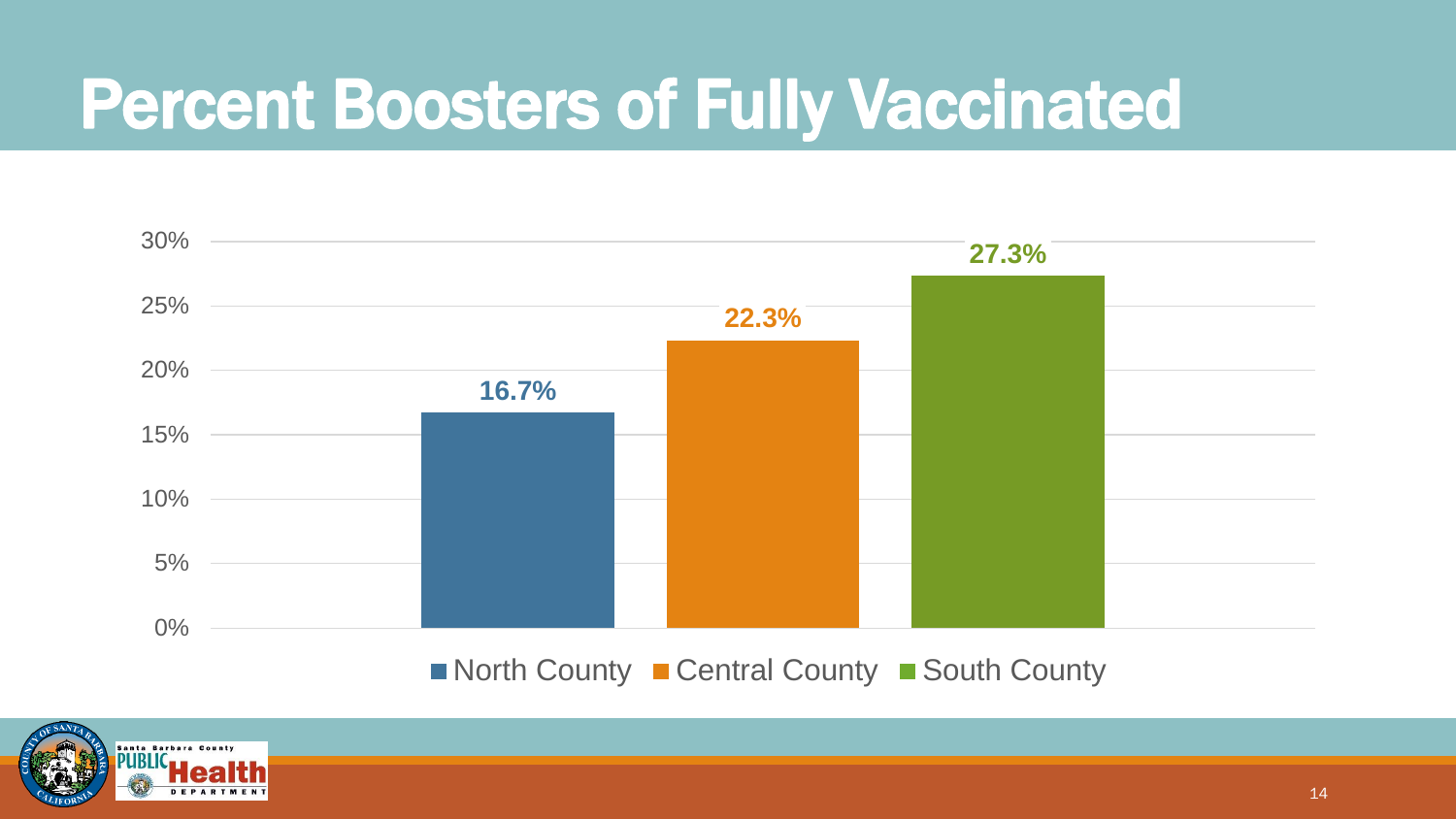## CDPH Guidance

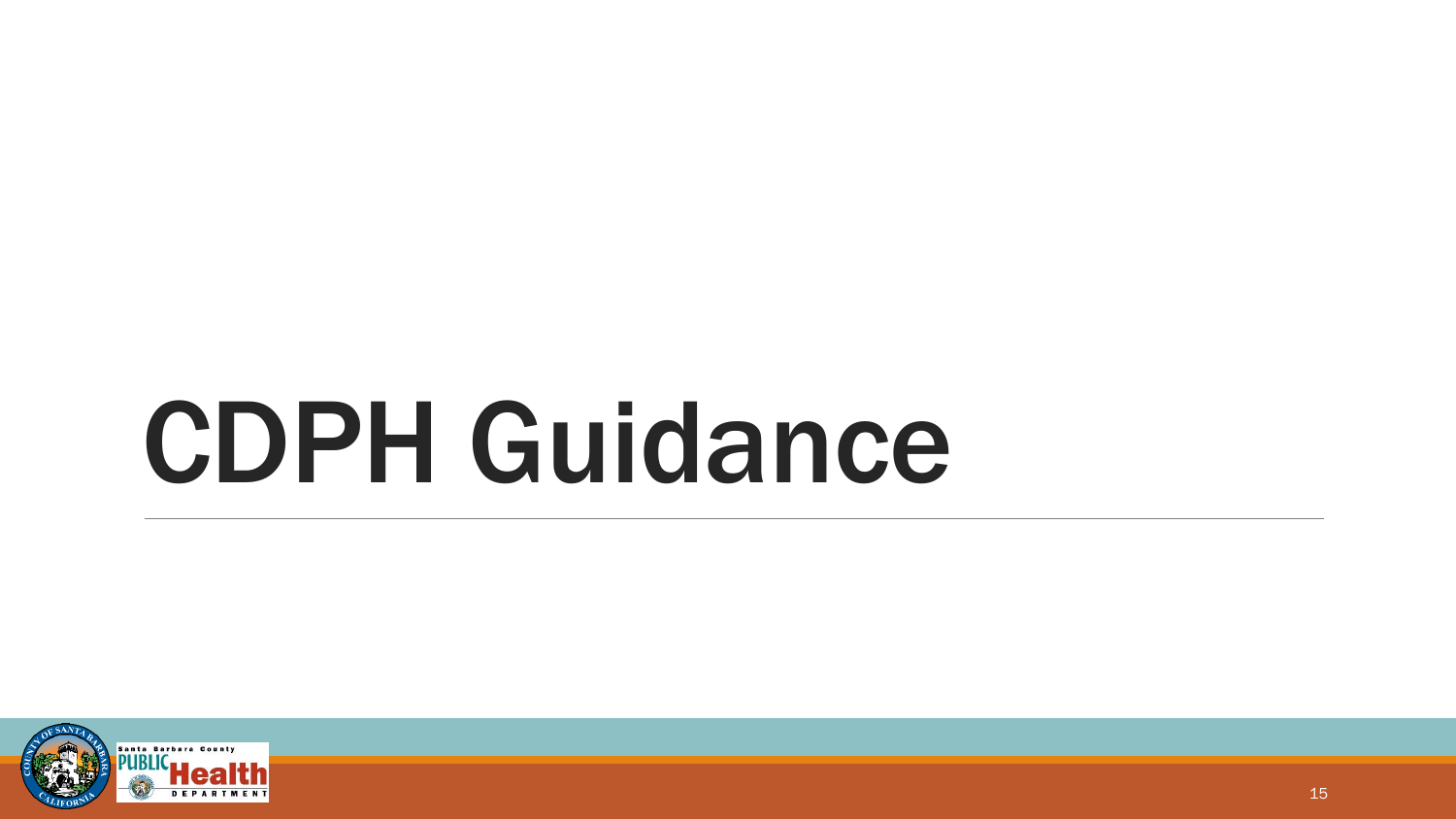### New CDPH Guidance

➢Universal indoor masking statewide, effective 12/15 until 1/15

➢Events with more than 1,000 people: Proof of vaccination or negative test

- 48 hours before event with PCR test
- 24 hours before event with antigen test

➢Testing recommendation for all travelers to CA or returning to CA: within 3 to 5 days upon arrival

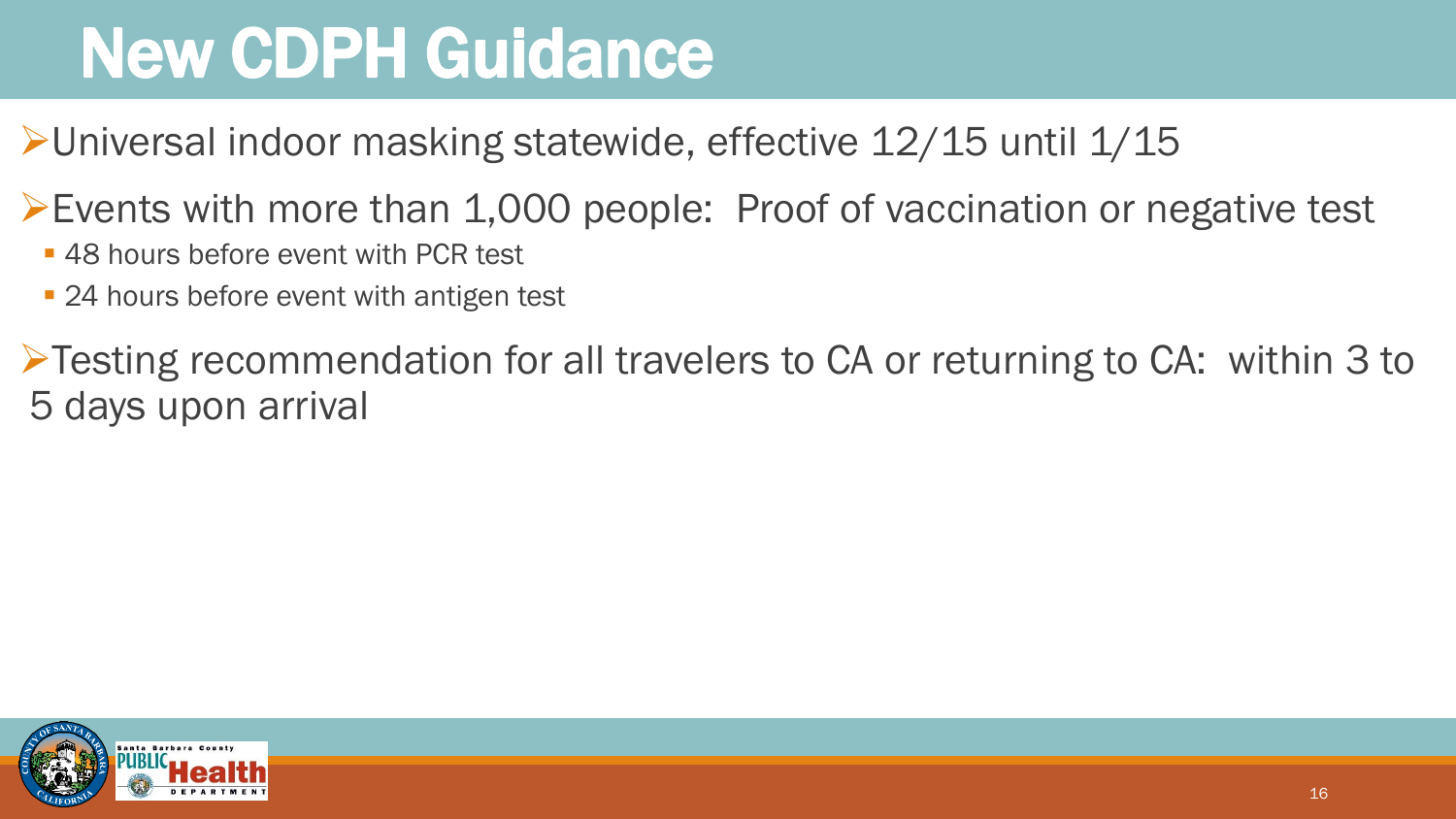## Omicron

#### WHAT WE KNOW AND WHAT WE DO NOT KNOW

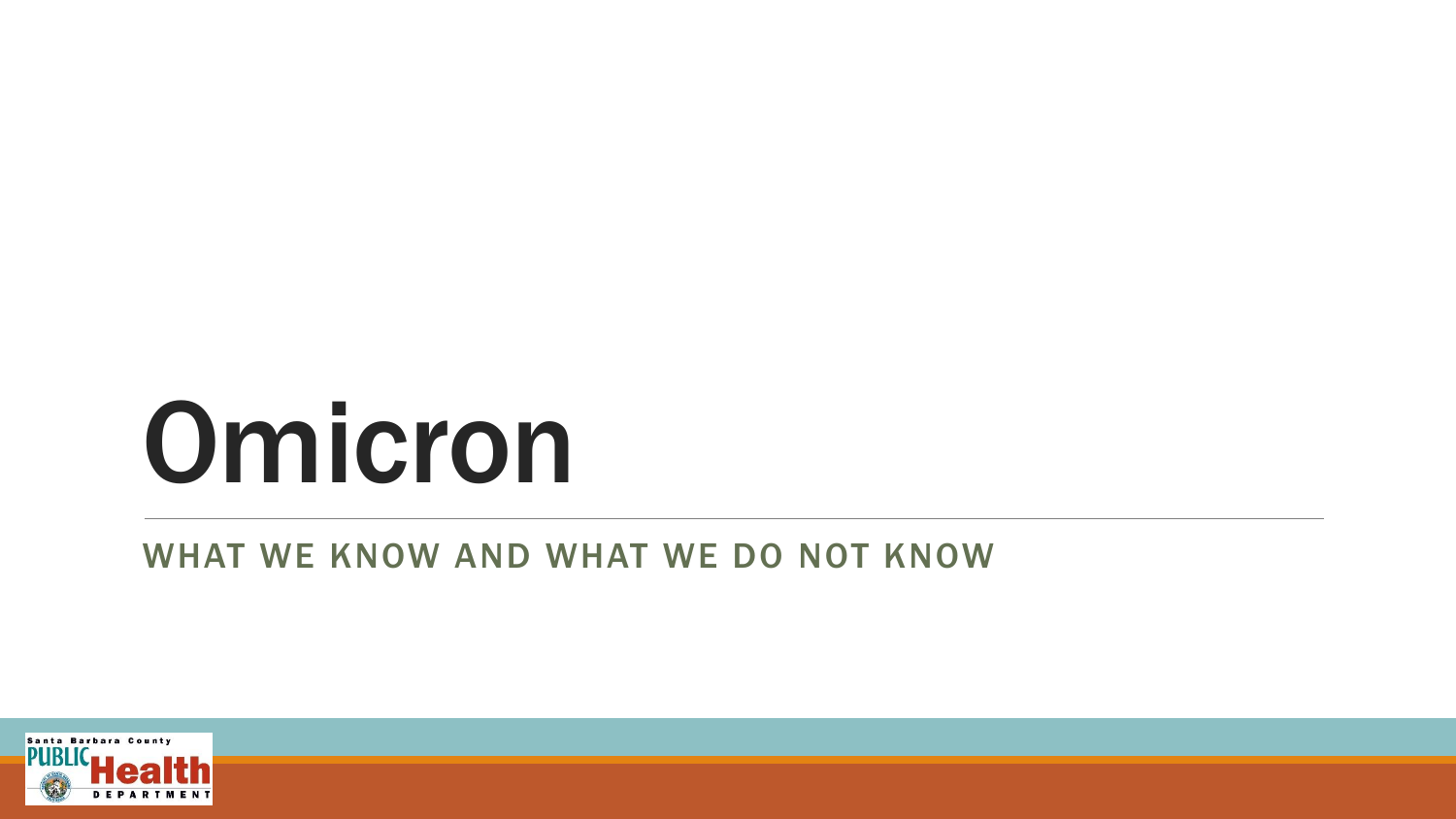### Mutations in Omicron

➢At least 50 mutations, many of them new

- ➢Some of these mutations likely lead to more rapid spread
- ➢As many as 30 or more mutations on the Spike protein section
- ➢Changes in the Spike protein configuration has the potential to make the virus less vulnerable to antibodies (from vaccine or from previous infection)

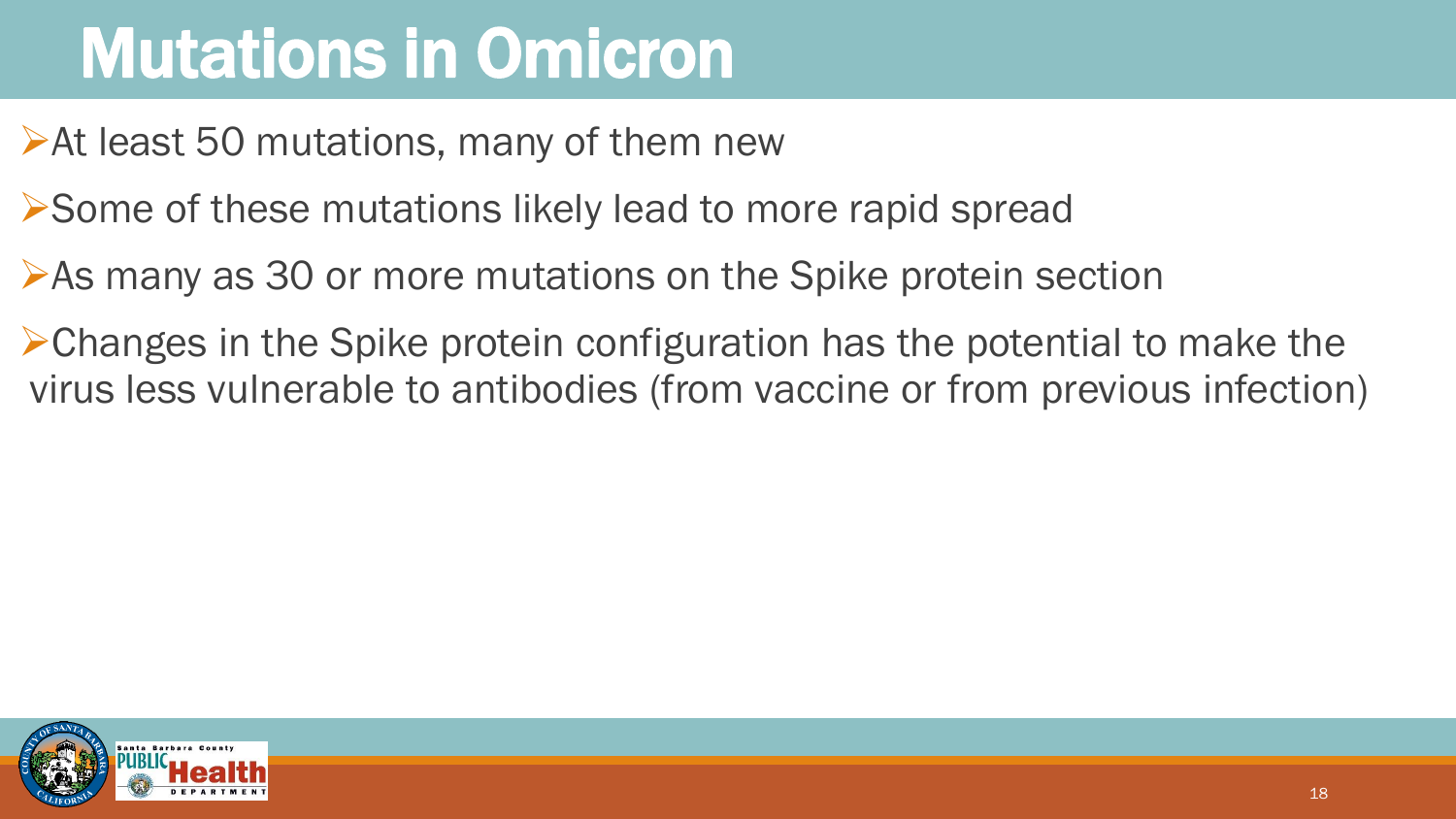#### Mutations in Omicron

#### **Delta**

18 aa mutated residues in the Spike protein 8 residues in >60% of available sequences



**Omicron** 

43 aa mutated residues in the Spike protein

The structure of SARS-CoV-2 spike protein showing the active site in orange and the residues coloured against different mutational rate.



#### 19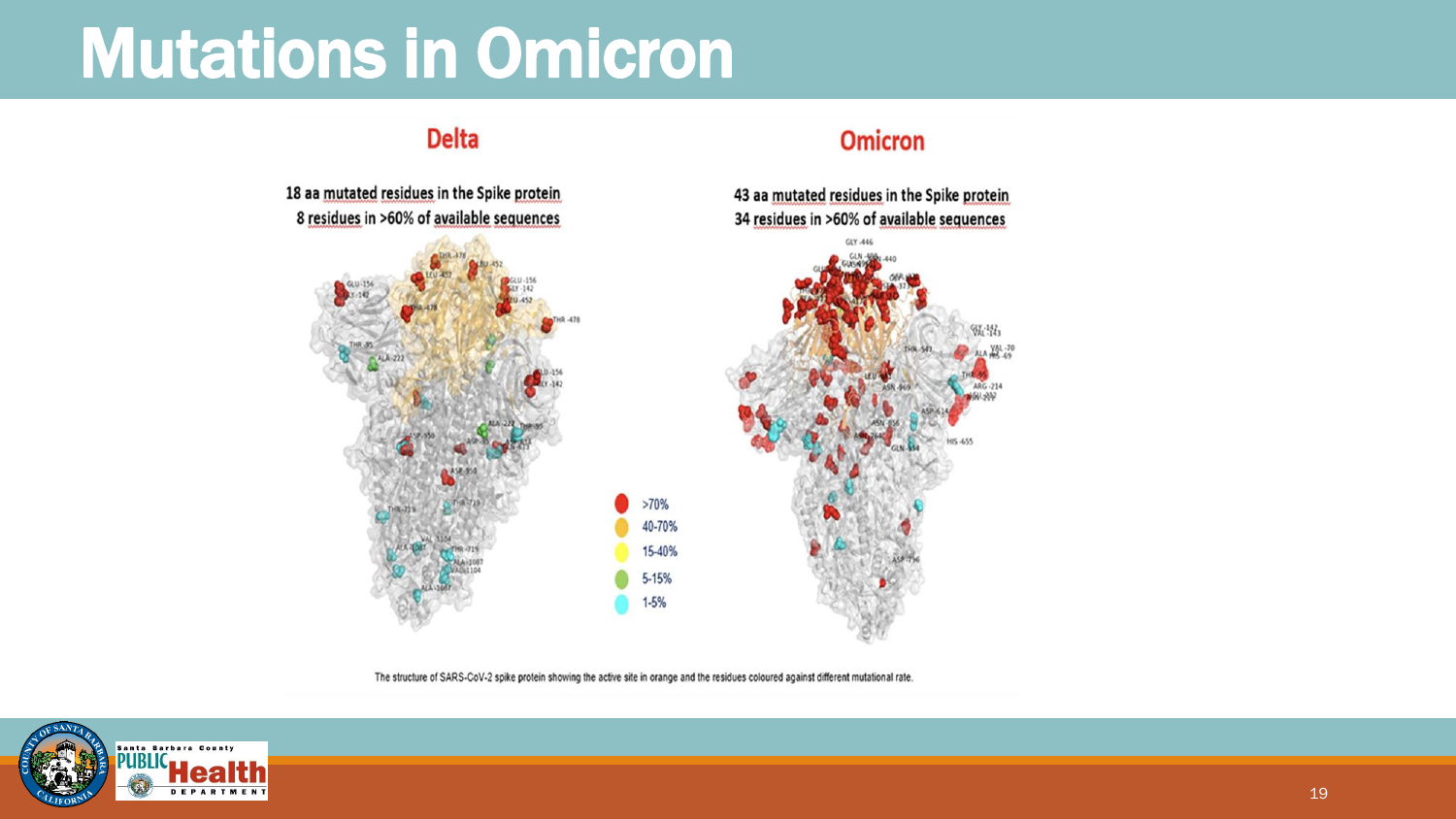### Omicron Transmissibility

- ➢Doubling time 2-3 days (vs Delta 4-5 days)
- ➢More contagious than Delta
- ➢Higher rate of breakthrough cases than Delta
- ➢Requires 3rd vaccine dose (vs Delta requires 2nd dose) for protection against more severe disease
- ➢Yet unclear if morbidity and mortality less severe than Delta

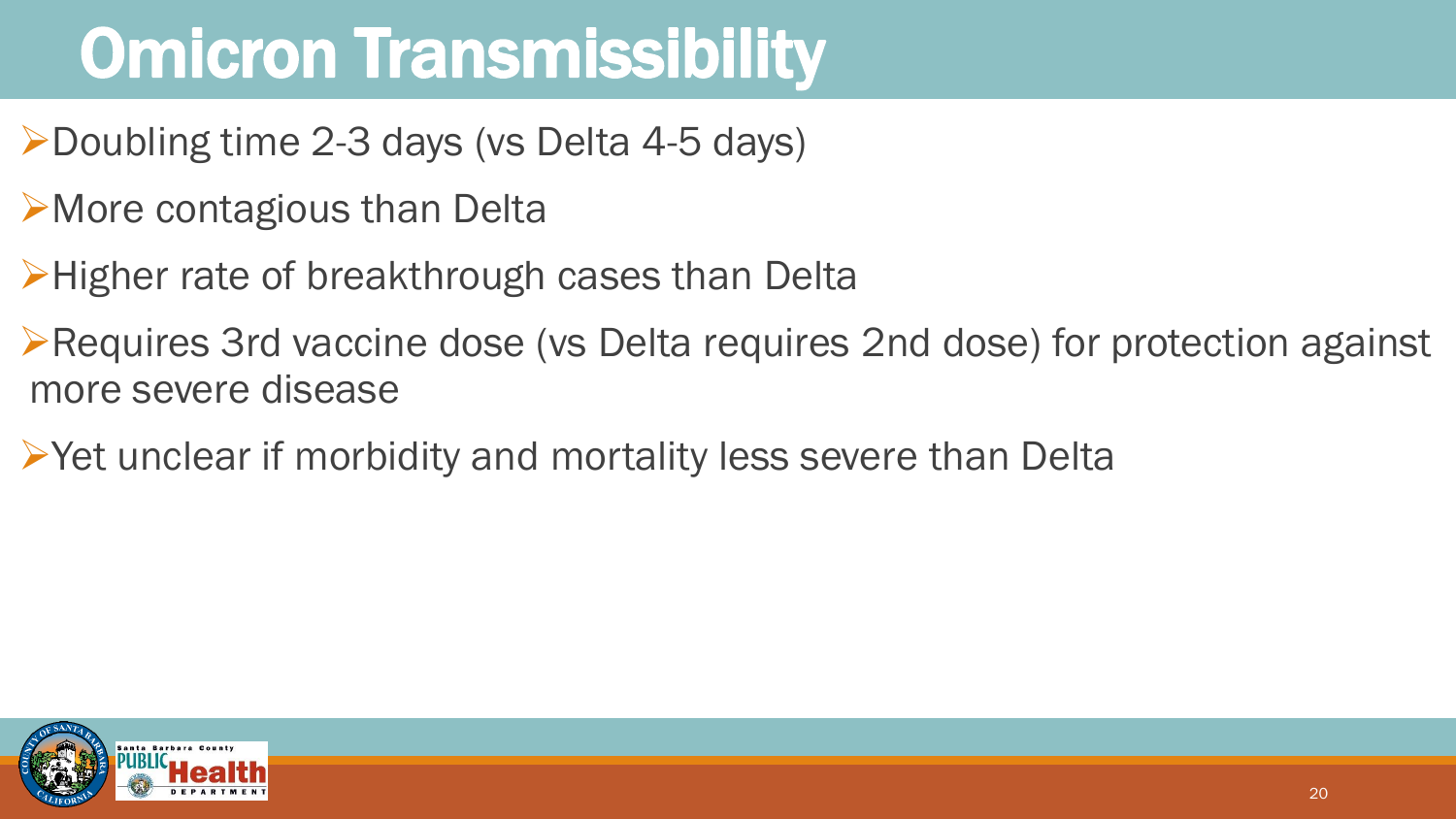### Omicron in UK

➢UK currently has by far most confirmed Omicron cases worldwide.

- ➢Omicron is apparently causing a new surge in the UK.
- ➢Already 40% of new infections in the UK are due to Omicron.
- ➢It clearly has the potential to replace Delta due to speed of transmission (doubling time about 3 days compared to 4 1/2 days with Delta).
- ➢The rate of breakthrough infections so far seems to be greater than with Delta.
- ➢At this point it is not possible to determine if the level of need for hospitalization is decreased with Omicron compared to Delta.
- ➢A few small studies out of South Africa, Israel, as well as from Pfizer report that a 3rd vaccine dose improves the protection against Omicron greatly.
- ➢Given that we usually trail the UK by 6-8 weeks, we will only be dealing mainly with Delta for the next 2 months.

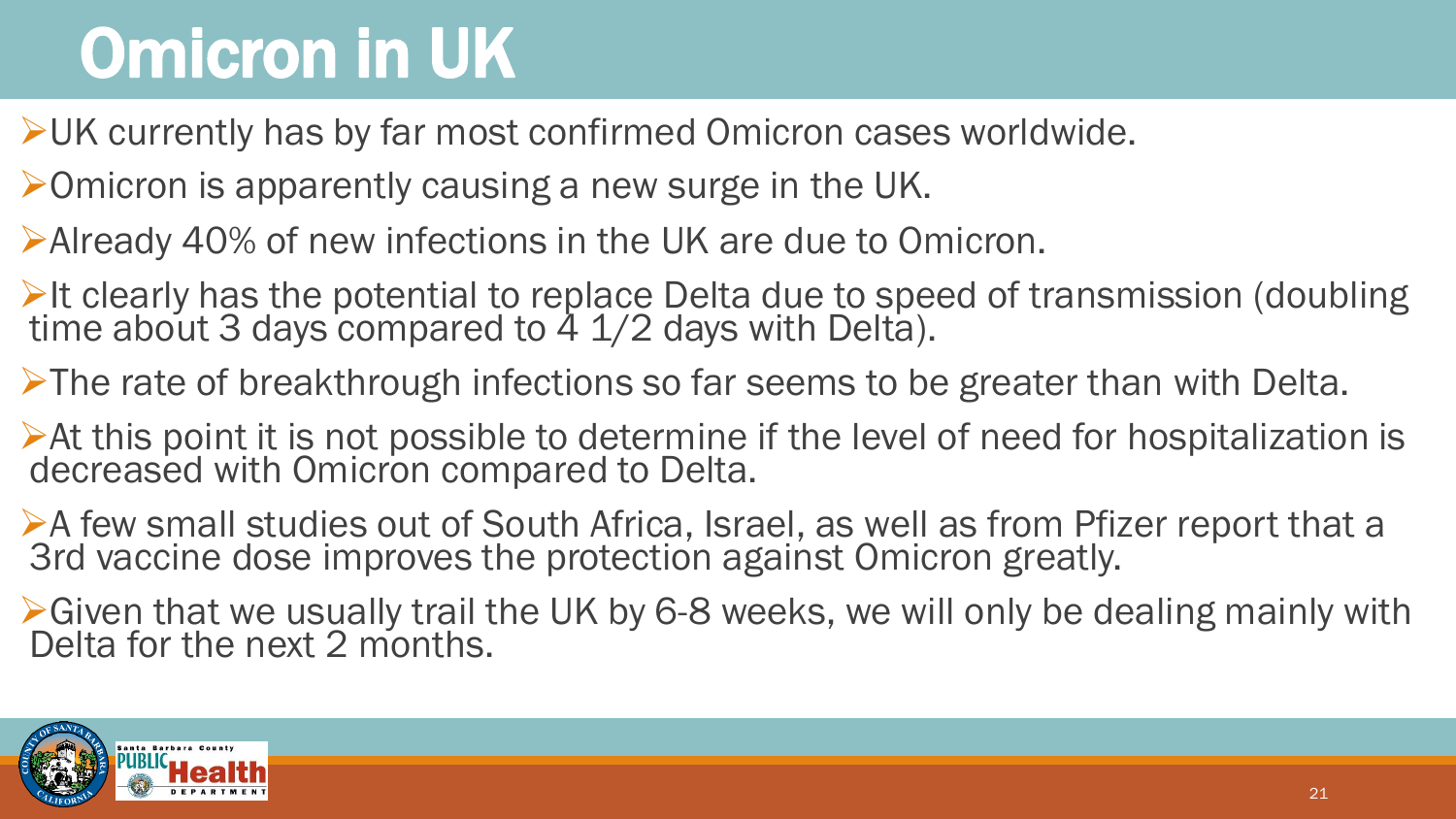#### Multiple Layers of Protection

#### **HOW TO STOP COVID-19:**

#### THE SWISS CHEESE MODEL

The more steps you take, the<br>safer you are against COVID-19.